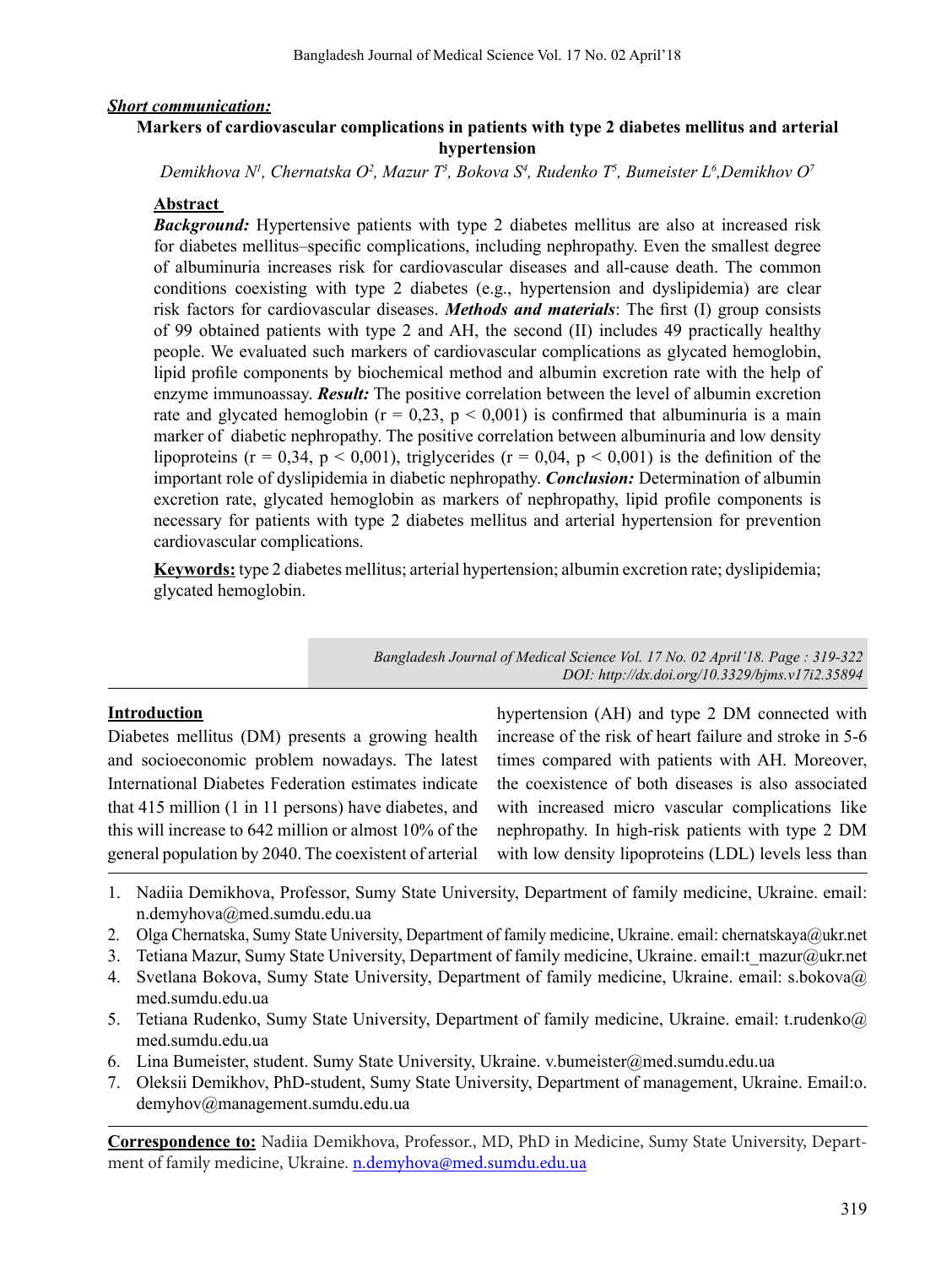2.0 mmol/L is unexpectedly related to a higher risk for cardiovascular events and all-cause mortality. Each one percentage increase of glycated hemoglobin (HbA1c) was associated with a greater increase in cardiovascular risk in white versus African American diabetic patients $1-10$ .

# **Materials and Methods**

Our participants treated in Sumy City Clinical Hospital №1during 2015-2017 years. The first (I) group consists of 99 obtained patients with type 2 DM and AH, the second (II) includes 49 practically healthy people.

The duration of type 2 DM was  $(9,94\pm0,73)$  years, AH –  $(4,89\pm0,36)$  years.

The patients were more than 55 years old. The mean systolic blood pressure were (155,0±0,3) mm,  $(126,7\pm0,12)$  mm, t = 87,5, p < 0,001, diastolic –  $(105,2\pm0,3)$  mm,  $(83,4\pm0,13)$  mm,  $t = 66,06$ ,  $p <$  0,001.

We evaluated HbA1c, lipid profile components such as general cholesterol (GHC), LDL, triglycerides (TG) by biochemical method and albumin excretion rate with the help of enzyme immunoassay.

All data were analyzed with the help of statistical methods (Microsoft Excel 2013). In addition, we evaluated the Student criteria (t), Pearson ratio (r) and the veracity of differences (p) for assessment results. The study was approved by ethic committee before submission.

### **Results and Discussion**

We analyzed such markers of cardiovascular complications as albumin excretion rate, HbA1с, GCH, LDL, TG (table 1).

Table 1 - Markers of cardiovascular complications for patients with type 2 Diabetes mellitus and arterial hypertension

|                    | I $(n = 99)$    | II $(n = 49)$ | t    | $\mathbf{p}$ |
|--------------------|-----------------|---------------|------|--------------|
| a 1 b u m i n      |                 |               |      |              |
| excretion<br>rate, | $36,6 \pm 5,86$ | $4,6 \pm 0,3$ | 5,45 | ${}< 0,001$  |
| mg/1               |                 |               |      |              |
| HbA1c, $\%$        | $8,49\pm0,14$   | $1,47\pm0,1$  | 40,8 | ${}< 0,001$  |
| GCH, mmol/l        | $5,2\pm0,02$    | $4,6 \pm 0,3$ | 1,9  | ${}< 0.05$   |
| $LDL$ , mmol/l     | $2,81\pm0,01$   | $2,61\pm0,1$  | 1,99 | ${}< 0.05$   |
| $TG, \,mmol/l$     | $2,45\pm0,19$   | $1,7\pm0,3$   | 2,11 | ${}< 0.05$   |

Notes:  $n$  – number of patients;

t - Student criteria;

p - veracity of differences.

We decided to analyze the correlation between albumin excretion rate and another markers of cardiovascular complications in patients with type 2 DM and AH (figure 1, 2, 3, 4).



Figure 1 - The correlation between albumin excretion rate and glycated hemoglobin



Figure 2 - The correlation between albumin excretion rate and low density lipoproteins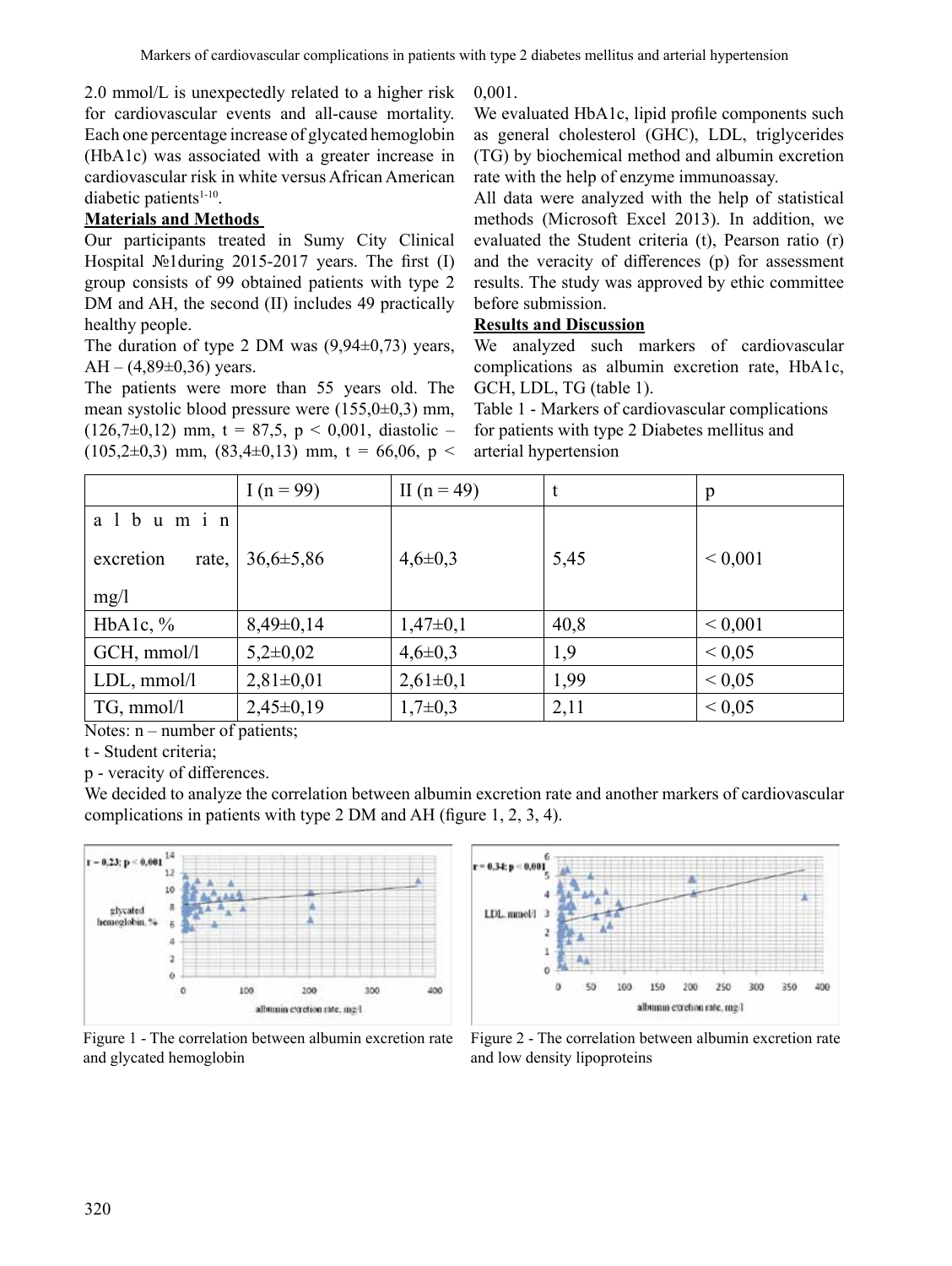

Figure 3 - The correlation between albumin excretion rate and triglycerides

The positive correlation between the level of albumin excretion rate and HbA1c ( $r = 0.23$ ,  $p < 0.001$ ) is confirmed that albuminuria is a main marker of diabetic nephropathy (DN), end-stage or which is one of the cause of death. The positive correlation between albuminuria and LDL ( $r = 0$ , 34,  $p \le 0.001$ ), TG ( $r = 0$ , 04,  $p < 0.001$ ) is the definition of the important role of dyslipidemia in DN.

Some obtained patients (5%) had the normal level of of albumin excretion rate. Also levels of urinary albumin excretion, even within the "normal" range, are associated with increasing risk for cardiovascular end points among individuals with DM<sup>3</sup>.

Other researches also confirmed that only LDL



Figure 4 - The correlation between albumin excretion rate and triglycerides

discordance within the DM was positively associated with cardiovascular events<sup>8</sup>. But some people say, that dyslipidemia in type 2 DM is, in general, characterized by elevated TG, reduced HDL cholesterol, and predominant presence of small density LDL particles<sup>4,5</sup>. As a result the quantity of LDL is not so important as quality. We determined the strongest correlation was confirmed between albumin excretion rate and LDL ( $r = 0.34$ ,  $p < 0.001$ ). **Conclusion.** In addition, determination of albumin excretion rate, HbA1с as markers of nephropathy, LDL, TG, GCH is necessary for patients with type 2 DM and AH for prevention cardiovascular complications.